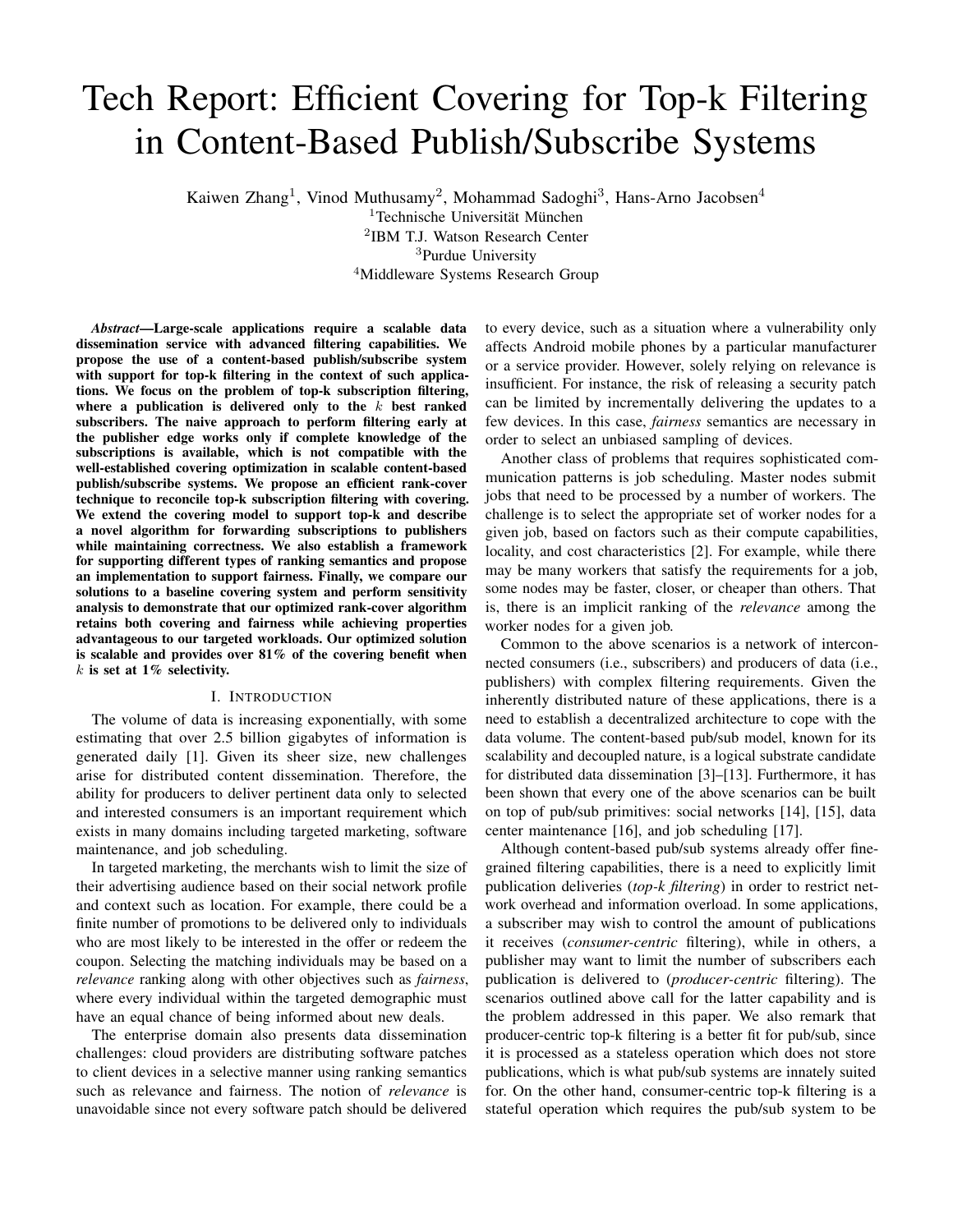extended to deal with window semantics, which introduces publication buffering and consistency issues, as described in our prior work [10].

More specifically, this paper focuses on delivering each publication to its  $k$  highest ranked matching subscriptions over a pub/sub broker overlay. Subscription rankings can be based on a variety of criteria including relevance, fairness, or a combination of these criteria.

There is a requirement for pub/sub systems to employ optimized routing protocols and efficient filtering mechanisms for disseminating information flowing from data producers to data consumers. A well-known routing optimization prevalent in content-based pub/sub systems is covering [18]. This protocol reduces the propagation and management of subscriptions that are forwarded to brokers (i.e., nodes) in the pub/sub network. Covering optimization algorithms are compatible only with simple subscription matching and do not extend trivially to more expressive semantics such as top-k filtering using relevance and fairness.

In general, without the covering protocol, every edge broker to which a publisher is connected to maintains global knowledge of all subscriptions in the system, thereby making top-k subscription filtering a centralized task since the rank of all subscriptions can be computed locally. But once subscription covering is assumed (as is commonly the case in pub/sub systems), the edge broker has only partial knowledge of existing subscriptions. Top-k filtering then becomes a challenging and important problem in that setting.

In this paper, we make the following contributions:

- 1) Formalize general top-k subscription filtering semantics to express a wide range of ranking objectives including relevance and fairness.
- 2) Develop a novel rank-cover algorithm (RankCoverK) which leverages a partially ordered set (poset) of subscriptions to enable relevance-based top-k subscription filtering while supporting covering.
- 3) Introduce an ancestor counting optimization (AncestorCoverK) to further reduce the size of the covering poset produced by RankCoverK and the resulting subscription traffic.
- 4) Extend the previous algorithm to consider fairness (AncestorFairK) and develop a weighted sort shuffle algorithm for efficient subscription selection.
- 5) Conduct an extensive sensitivity analysis of our algorithms (on an open-source pub/sub system) with respect to edge broker load reduction (covering effectiveness), end-toend latency, processing overhead, and fairness semantics. The results demonstrate the scalability of our optimized ancestor counting approach (AncestorCoverK), and the fairness of its extended version (AncestorFairK).

# II. RELATED WORK

Generally speaking, problems related to retrieving the most relevant answers have been studied in different contexts including database (distributed) top-k querying [19]–[23] and publish/subscribe (pub/sub) matching techniques [3]–[11].

The most widely adopted database top-k processing model [19], [20] differs from our proposed top-k model in an important respect: our top-k model solves the reverse problem. In the database context, top-k querying means finding the most relevant tuples (events) for a given query (subscription). But in our pub/sub abstraction, matching means finding the relevant subscriptions (queries) for a given event (tuple).

Broadly speaking, two classes of matching algorithms have been proposed for pub/sub: counting-based [3], [5], [7] and treebased [4], [6], [9], [24] approaches. A fresh look at enhancing pub/sub matching algorithms is to leverage top-k processing techniques to improve matching performance. An early top-k model is presented in [25]; however, this model leverages a fixed and predetermined scoring function, i.e., the score for each expression is computed independent of the incoming event. In addition, this approach is an extension of  $R$ -Tree, the interval tree, or the segment tree structure; as a result, it is ideal for data with few dimensions [25]. In contrast, a scalable top-k model that supports up to thousands of dimensions while incorporating a generic scoring function, i.e., takes the event into consideration, is introduced in [7], which relies on a static and single-layered pruning structure. To alleviate these challenges, a new dynamic and multi-layered pruning top-k structure is developed in [24]. However, our proposed top-k model attempts to solve a different problem, namely, distributed top-k processing; therefore, our model can leverage any of the existing top-k work as building blocks (e.g., [7], [24], [25]).

Another important aspect of pub/sub top-k matching is to explore and identify a set of plausible top-k semantics. Unlike in the database context, formalizing top-k semantics in pub/sub is more involved and not limited to a single interpretation [26]– [28]. The most widely used pub/sub top-k semantics is defined with respect to subscribers, i.e., consumer-centric semantics, in which the subscription language is extended (with a scoring function) in order to rank each incoming publication (over a time- or count-based sliding window); thus, delivering only the top-k matched publications to each subscriber [26]–[28].

Alternatively, the top-k semantics can be defined with respect to a publisher, i.e., producer-centric semantics, which extends the publication language for ranking subscribers and delivering publications only to the top-k matched subscribers [7], [25]. Producer-centric semantics is suitable for targeted advertisement (e.g., targeting a specific demographic group) and diversified advertisement (e.g., reaching out to most eligible members within each demographic group). Finally, hybrid semantics can be foreseen such that both subscribers and publishers have control on how data is received and disseminated, respectively.

Recent works argue for the importance of top-k matching based on the relevance of subscriptions (i.e., producer-centric) using a non-monotonic and dynamic scoring [11], but without paying attention to the covering routing techniques employed by pub/sub systems and other top-k ranking semantics such as fairness, which is the focus of our work. A window-based top-k matching solution that also considered covering was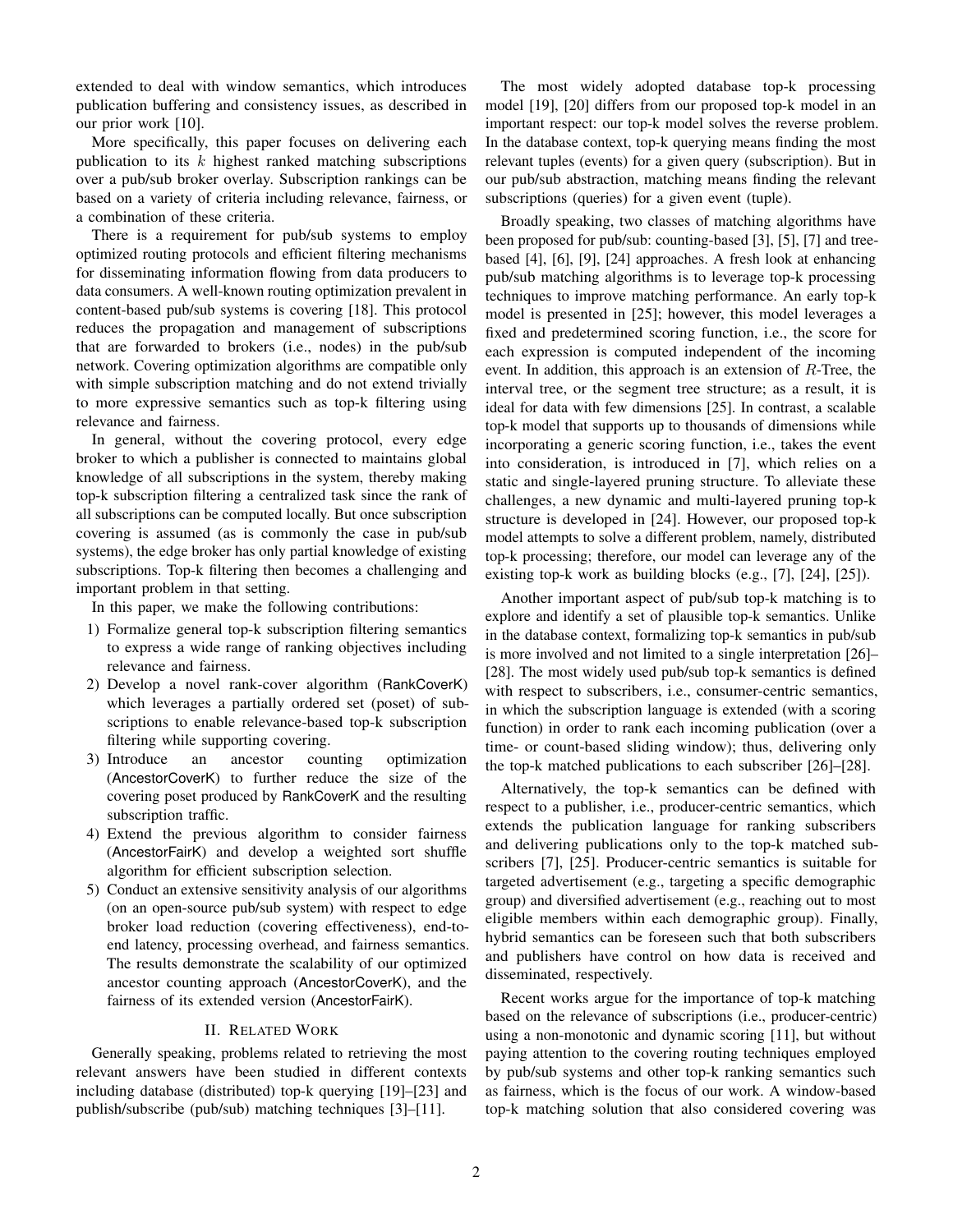studied in [10], but unlike our present work, their focus was on consumer-centric filtering.

Other notable top-k research directions in pub/sub are as follows. To reduce memory footprint, a probabilistic model with a bounded-error was developed in order to determine whether a given publication will eventually fall in top-k results of at least one subscriber [26]. The problems of how to formulate the subscriber's interest and ranking publications were studied in [27]. To further improve the relevance of top-k publication results (e.g., improving the diversity), different topk measures such as quantitative approaches (based on scoring functions) and qualitative approaches (based on explicit binary relation preferences) were explored in [28]. More recently, the problem of top-k diversification was also studied in the context of finding the most diverse set of text documents for each subscriber over data streams [29]. Furthermore, the problem of computing top-k results under spatial constraints were studied in [12], [13]. Unlike these approaches, our work focuses on efficient subscription covering which supports distributed top-k computation in order to reduce overall network traffic.

## III. SEMANTICS AND NAIVE SOLUTION

In this section, we first revise the conventional definition of subscription covering used in the context of advertisementbased routing with content-based matching. We then formalize a model for top-k subscription filtering in pub/sub. Our model consists of a general framework that supports a variety of ranking semantics used for selecting a top-k of subscriptions. In particular, we describe our relevance scoring and fairness ranking criteria for top-k filtering. Second, we describe how topk subscription filtering semantics are propagated through the system by piggybacking top-k parameters via advertisements. Finally, we demonstrate how covering, in conjunction with the proposed top-k model, is incompatible with a naive solution and is thus a non-trivial challenge to solve.

#### *A. Pub/Sub model with subscription covering*

In a content-based matching model, subscriptions consist of a conjunction of predicates of the form (attribute, operator, value). These predicates are then matched against the attribute-value pairs (attribute, value) of incoming publications. A publication  $p$  is considered *matching* for a subscription s if all its predicates are satisfied by p. In that case, p must be delivered to s. We employ advertisement-based routing, where publishers must first send advertisements which are flooded through the broker overlay. Subscriptions are routed through the network by matching them against advertisements and forwarding them to *upstream* brokers (towards the corresponding publishers). Subsequently, publishers are allowed to publish publications only within the space they advertised.

Subscription covering is a routing optimization which reduces the volume of subscriptions to be propagated through the pub/sub system. A set of incoming subscriptions  $\mathbb S$  is then processed as shown in Figure 1. First, the subs are

|                | X                   |         | area | rank |
|----------------|---------------------|---------|------|------|
|                | [1, 10]             | [1, 10] | 100  |      |
| $\overline{2}$ | [1, 10]             | [1,5]   | 50   | 2    |
| 3              | [3,7]               | [1,8]   | 40   | 3    |
| 4              | [9, 10]             | [9, 10] | 4    |      |
| 3              | [1,5]               | [1,5]   | 25   | 4    |
| 6              | $\overline{[3,10]}$ | [2,4]   | 24   | 5    |
| 7              | [3,6]               | [1,5]   | 20   |      |
|                |                     | TABLE I |      |      |

EXAMPLE SUBSCRIPTIONS AND SCORING AT  $B_2$ 

matched against all existing advertisements A to determine which publishers can publish potentially matching publications.

Second, we determine the covering relationships between existing subscriptions and the new ones in S. A subscription  $s_1$  covers subscription  $s_2$  if all publications that match  $s_2$  also match  $s_1$ . This can be determined by inspecting the predicates of the two subscriptions. For instance, suppose the predicates of s<sub>1</sub> are  $x \in [1, 10], y \in [1, 10]$ , and s<sub>2</sub> are  $x \in [1, 5], y \in [1, 10]$ . In this situation,  $s_1$  covers  $s_2$ .

After applying covering, we obtain a subset  $C$  of  $S$  with subscriptions which are *not* covered. C is then forwarded towards the sources of advertisements found in A. Note that any subscription in C which has previously been sent is not forwarded again.

Consider the example in Figure 2, where a publisher is connected to broker  $B_1$  and the subscribers connected to brokers  $B_2$  and  $B_3$ . Suppose that the subscribers at broker  $B_2$ issue the subscriptions  $s_1$  to  $s_7$  of the form  $x \in [a, b], y \in [c, d]$ , which are listed in Table I. We can build a covering partially ordered set (poset) for  $B_2$ , as depicted in Figure 3. Higher level subscriptions cover their descendants. In this example,  $s_1$ covers subscriptions  $s_2$  to  $s_7$ . Therefore, applying the covering optimization allows broker  $B_2$  to propagate only the subset  $C_2 = \{s_1\}$  to upstream broker  $B_1$ .

In the experiments in Section V, we call RegularCover the above technique without top-k filtering employed.

# *B. Top-k model and ranking criteria*

Consider a publication  $p$  that matches a set of subscriptions S according to content-based filtering semantics [30]. The problem addressed in this paper is to deliver the publication to the highest ranked  $k$ -sized subset of  $S$ . Different ranking criteria can be used to determine the subset. For example:

- *Relevance-based (scoring) semantics*. There is a scoring function,  $score(p, s)$ , that computes a score given a publication  $p$  and subscription  $s$ . The subscriptions are ranked by descending score, such that the  $k$  subscriptions with the highest scores are selected. Table I shows the ranking of the example subscriptions using the x-y area as the score.
- *Fairness semantics*. Each rank between [1, |S|] is randomly assigned with equal probability to every subscription in S. Therefore, a fair delivery selects a uniformly random  $k$ -sized subset of  $S$ . More precisely, the probability of delivering p to any subscription  $s_i \in S$  is  $\frac{k}{|S|}$ .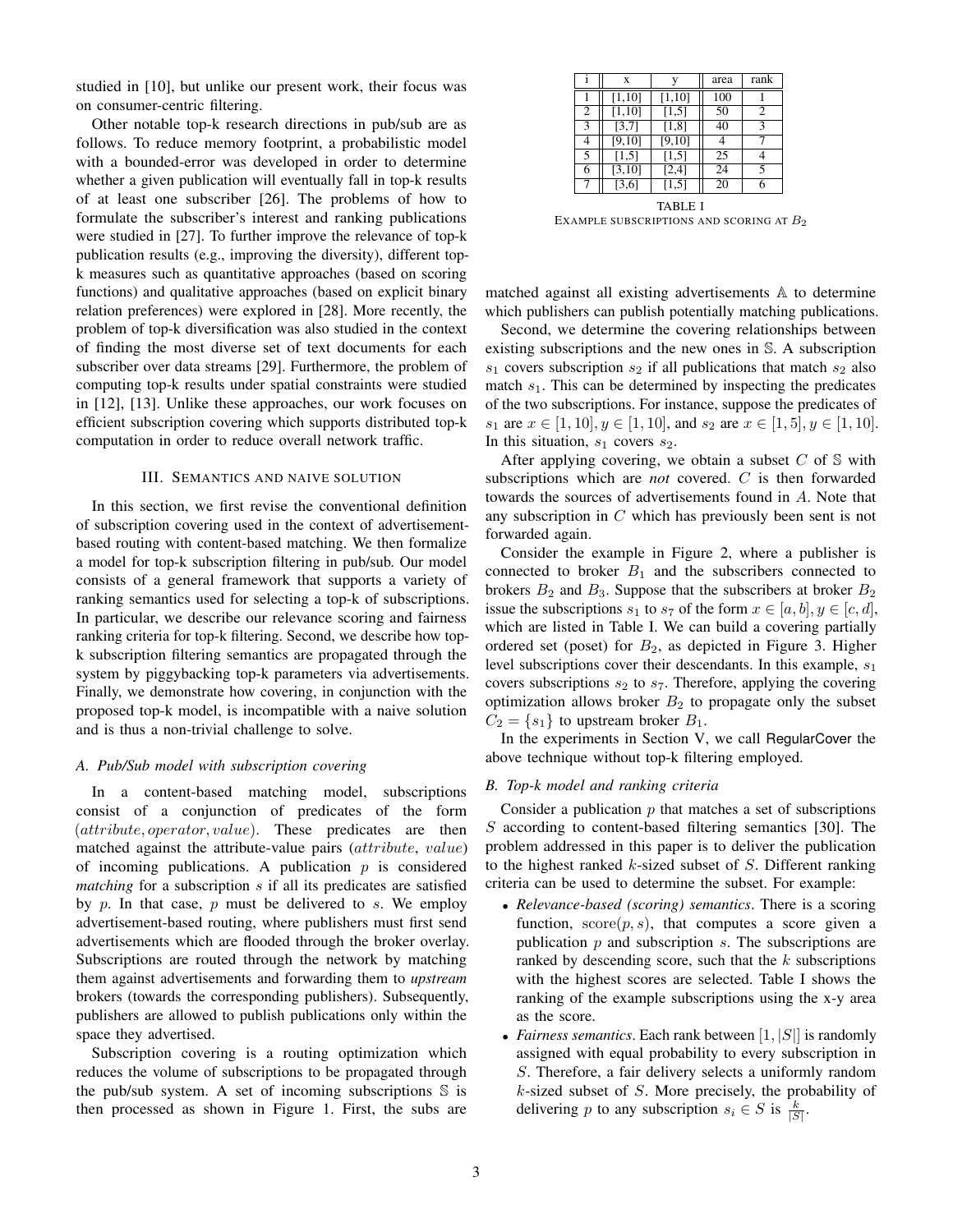

Fig. 1. Subscription processing flow with covering



Fig. 2. Example with three brokers Fig. 3. Covering poset at  $B_2$ 

Note that scoring and fairness could be combined together to determine a ranking. For instance, subscriptions could first be sorted by their score. Then, if multiple subscriptions have the same score, we use fairness to break ties such that each subscription holds a unique rank.

Figure 4 shows an overview of the processing flow at a broker using top-k filtering. Each incoming publication  $p$  is first matched against known subscriptions S under the usual pub/sub model (e.g., content-based predicates). The resulting set  $S$  of matching subscriptions is sorted according to the provided semantics described above (e.g., relevance, fairness, or some combination of both). This ranked set  $S$  of matching subscriptions is then filtered to retain only a k-sized subset of the highest ranked subscriptions. These subscriptions, along with the publication  $p$ , are provided to the usual routing component in order to forward  $p$  to the appropriate next hops towards the intended destinations (e.g., *downstream* brokers).

#### *C. Semantics propagation*

The top-k ranking semantics above are from the perspective of the publisher. In particular, the case where a subscriber chooses to receive only a subset of matching publications has been studied and not considered in this paper [10].

As a consequence of this decision, the publisher must specify a value k with each advertisement  $\alpha$  it issues, indicating that publications induced by  $a$  should be sent to the  $k$  highestranked matching subscriptions. In addition, a ranking function  $rank(p, S)$  is issued either with the advertisement, or there could also be a system-wide ranking function. In this paper, we assume the most general case of a per-advertisement ranking function. Note that each individual publication can request a specific k value, as long as it is lower than the k defined by a.

For a publication  $p$  and set of matching subscriptions  $S$ , the ranking function  $rank(p, S)$  assigns a rank in the range  $[1, |S|]$  to each subscription s in S.

We note that our distributed approach is compatible with any ranking function, such as those described in [28] (e.g., see Appendix A on diversity). In this paper, we provide reference implementations for relevance and fairness ranking criteria.

# *D. Naive solution*

This paper focuses on the forwarding of advertisement, subscription, and publication messages to achieve top-k dissemination. Notably, the algorithm to compute the top-k set for a publication is assumed to be known. More specifically, given a set of subscriptions  $S$  and a publication  $p$ : (i) a matching algorithm can compute the set of subscriptions  $S_p \subseteq \mathbb{S}$ that match  $p$ , and (ii) a top-k algorithm can use a provided  $rank(p, S_p)$  function to compute the k-sized set of top ranked subscriptions in  $S_p$ .

If there is no subscription covering, then each broker can compute the top-k ranked subscriptions locally and forward the publications accordingly along with the IDs of the subscriptions to deliver the publication to. We refer to this algorithm, when used without covering, as RegularK in Section V.

# *E. Problem with naive solution*

The naive solution works because each broker knows the complete set of subscriptions in the system, allowing for the ranks of matching subscriptions to be computed. However, routing with covering forwards only a subset of subscriptions to upstream brokers. The subset is chosen to be an appropriate summary of the subscriptions such that the upstream broker can correctly determine which downstream brokers may have matching subscriptions. In other words, the subscription covering algorithm avoids forwarding subscriptions whose interest space is subsumed by another subscription [18].

Given a set of subscriptions, and their pairwise covering relationships, the broker constructs a poset that represents the covering relationships among its subscriptions. It then forwards only those subscriptions that are not covered by any other.

Consider once again the three brokers example in Figure 2, with the covering poset in Figure 3 for broker  $B_2$ . Suppose  $k =$ 2 is employed. When subscription covering is not employed, broker  $B_1$  is aware of all the subscriptions and can select the appropriate top-k set as outlined in Section III-D. However, with subscription covering, broker  $B_2$  only forwards the roots of the poset, subscription  $s_1$  in this case, to the upstream broker  $B_1$ . Since broker  $B_1$  does not have knowledge of all the subscriptions, it cannot accurately rank all the subscriptions (using their area) and therefore determine the  $k$  highest ranked subscriptions from  $B_2$  and  $B_3$ . In Section IV, we resolve the problem by modifying the covering component of subscription forwarding (see the dotted box of Figure 1) which then allows publication processing to achieve correct top-k filtering while retaining most of the benefits of subscription covering.

# IV. TOP-K FORWARDING ALGORITHMS

This section presents first a distributed top-k algorithm (RankCoverK) that correctly supports covering for relevance-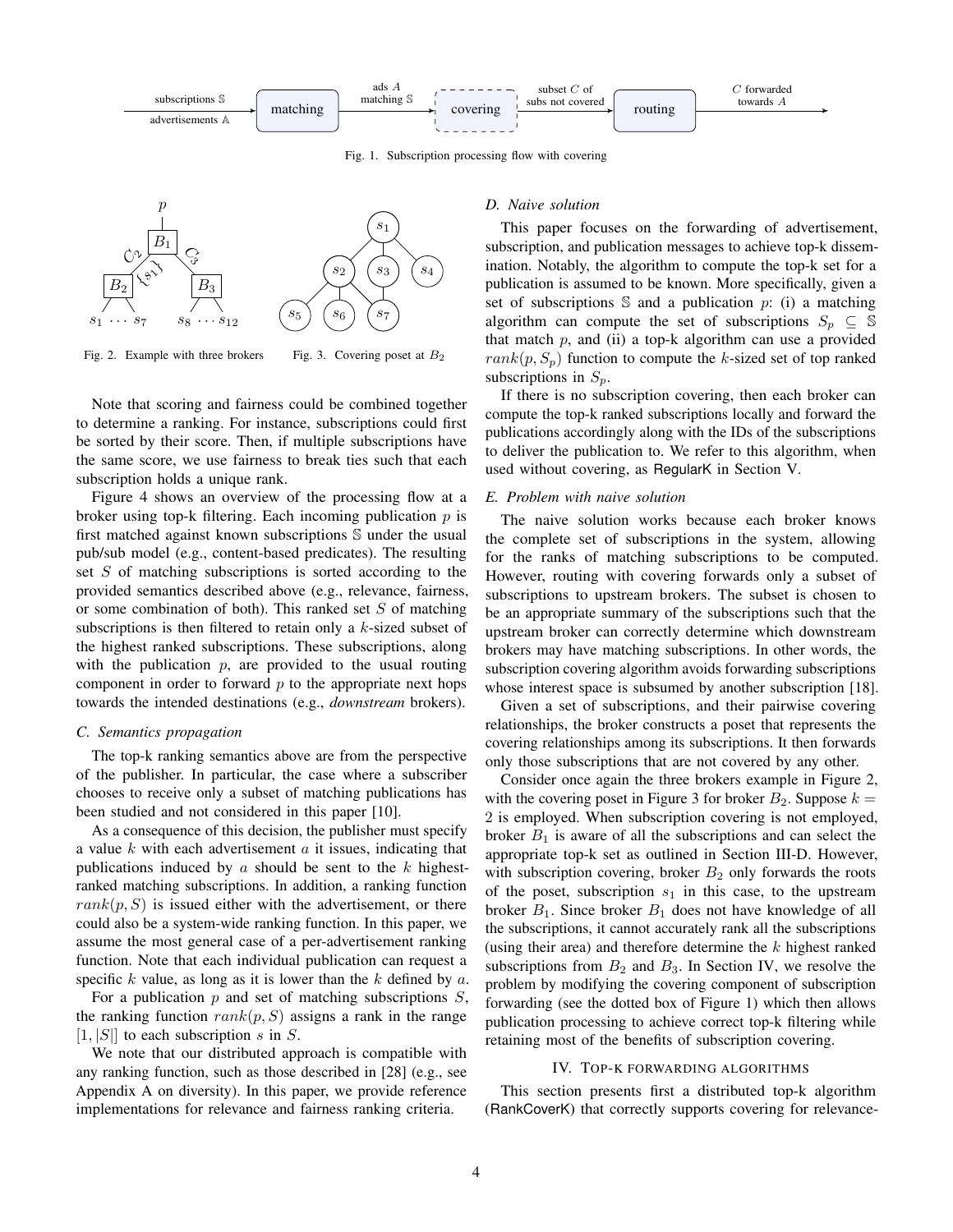

Fig. 4. Publication processing flow with top-k filtering

based ranking, as opposed to the RegularK solution shown in Section III-D. We also present AncestorCoverK, an optimized version of RankCoverK using ancestor counting. Finally, we propose AncestorFairK, an extension of AncestorCoverK which employs a fair ranker in addition to the relevance scorer. We provide theorems to support our solutions, with the proofs in Appendix B.

# *A. Top-k-aware subscription covering*

We now describe a set of algorithms that support subscription covering. The challenge is to decide how many of the  $k$  highest ranked subscriptions are reachable from each downstream broker.

Without loss of generality, we consider again the topology in Figure 2. Brokers  $B_2$  and  $B_3$  should employ covering and forward a subset of their subscriptions to  $B_1$  sufficient for supporting top-k filtering. Suppose  $k = 2$  for the publisher. Then, when a publication arrives at broker  $B_1$ , it needs to distinguish among three cases:

- 1) 2-0 case: The two highest ranked subscriptions are both reachable through broker  $B_2$ .
- 2) 1-1 case: One of the highest ranked subscriptions is reachable through broker  $B_2$ , and the other through  $B_3$ .
- 3) 0-2 case: The two highest ranked subscriptions are both reachable through broker  $B_3$ .

The key insight is that broker  $B_1$  only needs to distinguish among the above three cases. In particular, it does not need to know if there are more than  $k = 2$  matching subscriptions downstream of a particular broker. Therefore, it suffices for each broker to forward its own  $k$  highest ranking subscriptions for all possible publications that may be induced by advertisement a. Note that unlike the RegularK solution, each broker along the dissemination path must perform top-k filtering to ensure that covered subscriptions can be selected.

We will now generalize and formalize this point. Let  $S_j$ be the set of subscriptions that match publication  $p_i$  at a given broker, and let  $s_{j,1},...,s_{j,n}$  be the subscriptions in  $S_j$ ordered by ranking. Furthermore, let  $\hat{S}_j$  be the top-k set in  $S_j$ , that is,  $\hat{S}_j = s_{j,1},...,s_{j,q}$  where  $q = min(n, k)$ . Finally, let  $\hat{S} = \bigcup_j \hat{S}_j$  be the set of highest ranking subscriptions for all possible publications  $p_i$ .

*Theorem 1:* If for each downstream broker  $C = \hat{S}$ , where C is the set of forwarded subscriptions to upstream broker  $B$ , then  $B$  can compute the top-k subscriptions for any given publication.

We now outline several algorithms to compute  $\hat{S}$ , the set of subscriptions each broker must forward to its upstream broker in order to allow top-k filtering with subscription covering.

*1) Rank-cover:* Let subscriptions  $s_1, \dots, s_n$  be the subscriptions at a given broker that intersect an advertisement a from an upstream broker.

In this algorithm, the subscription cover is a poset built according to an *extended covering definition* that is based on the subscription predicates and given ranking functions. We call this the rank-cover definition. In particular, subscription  $s_i$  rank-covers  $s_j$  if and only if both these conditions are true:

- (i) the predicates of  $s_i$  cover those of  $s_j$ . (This is the conventional covering definition.)
- (ii) the rank of  $s_i$  covers that of  $s_j$  for advertisement a. More precisely,  $\forall p_b, \{s_i, s_j\} \subseteq S_b \implies (ranking(s_i, S_b) <$  $ranking(s<sub>j</sub>, S<sub>b</sub>)$ , where  $p<sub>b</sub>$  is any publication induced by advertisement a, and  $ranking(s, S_b)$  returns the rank of a subscription s in the matching subscription set  $S_b$ for publication  $p_b$ .

Intuitively, rank-covering implies that if a publication matches  $s_j$ , then it will also match  $s_i$  with a higher rank.

Each broker then forwards all the subscriptions in the first k levels of the poset, where  $k$  is the desired number of top-k subscriptions. This will ensure that the upstream broker has enough subscriptions to determine how many of the top-k ranking subscriptions are downstream.

More precisely, this algorithm constructs  $\hat{S}$  as  $\{s_i | \text{depth}(s_i) \leq k\}$  where depth $(s_i)$  is the depth of subscription  $s_i$  in the rank-cover poset.

*Theorem 2:* The set  $\hat{S} = \{s_i | \text{depth}(s_i) \leq k\}$  contains the set of top-k subscriptions for any possible publication by advertisement a.

For example, consider the topology in Figure 2, and let subscriptions  $s_1, ..., s_7$  be the subscriptions at broker  $B_2$  that intersect with advertisement a (with  $k = 2$ ) from broker  $B_1$ . Figure 3 depicts the rank-covering poset for the subscriptions at  $B_2$  that intersect advertisement a using area for scoring. Note that in this example, it is identical to the regular covering poset. Since  $k = 2$ , all nodes with depth  $\leq 2$  will be forwarded to  $B_1$ . So, subs  $s_1, s_2, s_3, s_4$  will be sent to  $B_1$ . Broker  $B_1$ now has enough subscriptions from  $B_2$  to determine if 0, 1 or 2 of the top ranked subscriptions are from broker  $B_2$ .

Note that the algorithm must be rerun when there is a change in the set of subscriptions or advertisements, as is true of the traditional covering algorithm.

The rank-covering algorithm is defined in Algorithm 1, and is referred to as RankCoverK for the remainder of this paper.

*2) Ancestor counting:* The previous rank-cover covering algorithm can be optimized so that certain subscriptions, which have multiple parents, are removed from the forwarding set. This happens if there are enough overlapping ancestors to cover the subscription and satisfy  $k$  matches.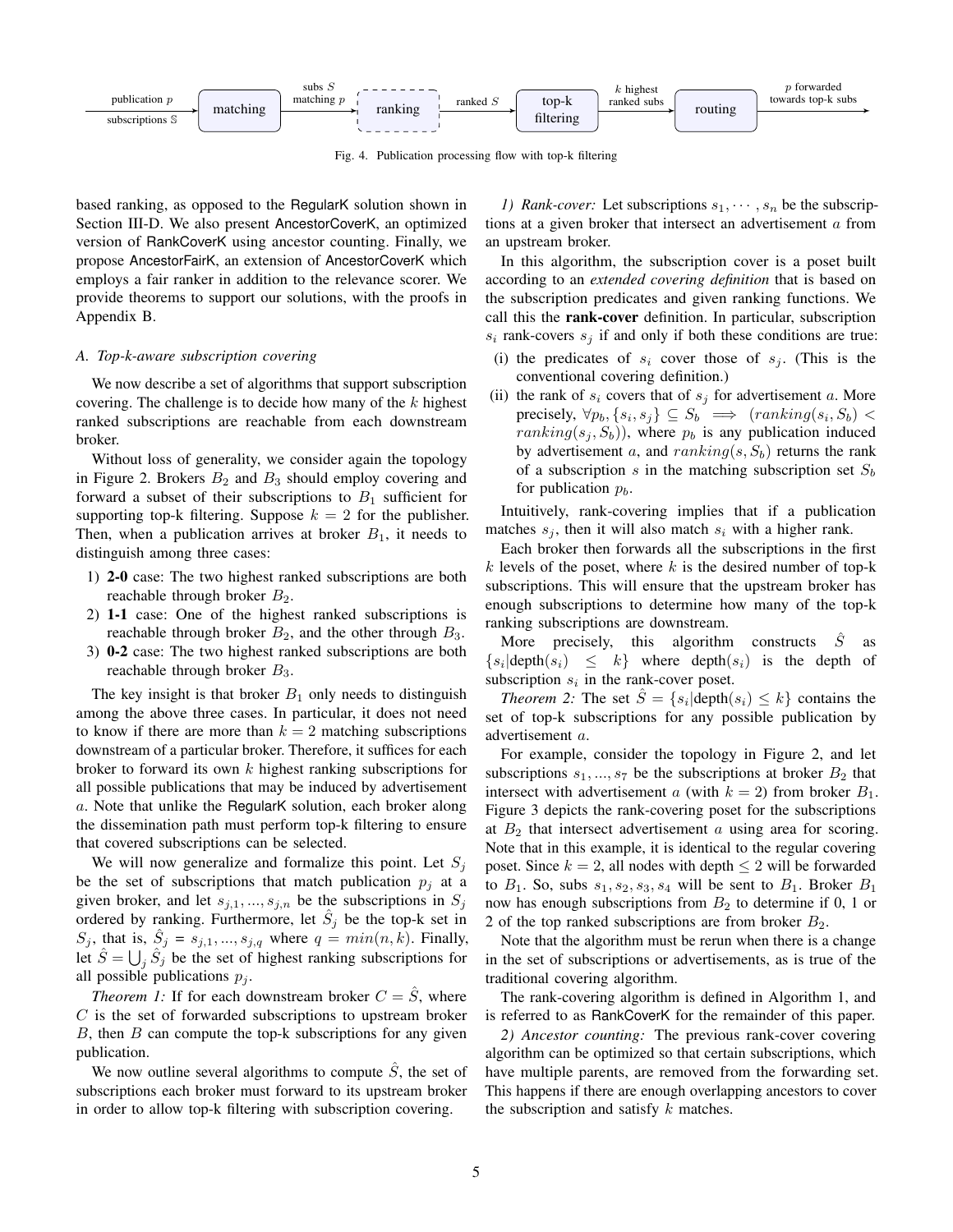# Algorithm 1: Rank cover subscription forwarding

| 1 <b>foreach</b> <i>advertisement</i> a <b>do</b> |                                                                                   |  |  |  |
|---------------------------------------------------|-----------------------------------------------------------------------------------|--|--|--|
|                                                   | /* Construct rank-cover poset for                                                 |  |  |  |
|                                                   | subs that intersect $a$ and are                                                   |  |  |  |
|                                                   | from a different last hop.<br>$\star/$                                            |  |  |  |
| $\overline{2}$                                    | $S_a \leftarrow \{s   s \text{ matches } a \wedge s. last hop \neq a. last hop\}$ |  |  |  |
| 3                                                 | $C_a \leftarrow$ rank-covering poset among subscriptions $S_a$                    |  |  |  |
|                                                   | /* Construct the forwarding set for $a$                                           |  |  |  |
|                                                   | for a certain value of $k$ .<br>$\star/$                                          |  |  |  |
| $\overline{\mathbf{4}}$                           | $F \leftarrow$ subscriptions at depth $\leq k$ in $C_a$                           |  |  |  |
|                                                   | add $F$ in the subs to forward to a.lasthop                                       |  |  |  |

# Algorithm 2: Ancestor counting forwarding

```
1 foreach advertisement a do
     /* Construct rank-cover poset for
         subs that intersect a and are
         from a different last hop. \star/2 \Big| S_a \leftarrow \{s | s \text{ matches } a \wedge s. last hop \neq a. last hop \}3 \mid C_a \leftarrow rank-covering poset among subscriptions S_a/* Construct the forwarding set for afor a certain value of k. \star/4 F \leftarrow subscriptions at depth \leq k in C_a/* Remove subscriptions who have
         more than k ancestors. \star/5 foreach sub s \in F do
6 if s.ancestors \geq k then
7 \mid \cdot \cdot \cdot \mid remove s from F
\mathbf{8} add F in the subs to forward to a.lasthop
```
In this optimization, rather than forwarding all subscriptions in the poset with depth  $\leq k$ , we only forward those subscriptions with  $\lt k$  ancestors in the poset. This is outlined in Algorithm 2. Precisely, this algorithm constructs  $\ddot{S}$  as  $\{s_i | \text{ancestors}(s_i) < k\}$  where ancestors $(s_i)$  is the number of subscriptions in the rank-cover poset that are in the path from the root to  $s_i$ .

*Theorem 3:* The set  $\hat{S} = \{s_i | \text{ancestors}(s_i) < k\}$  contains the set of top-k subscriptions for any possible publication from advertisement a.

If  $k = 3$  in the example from Figure 3, every subscription would be forwarded except  $s<sub>7</sub>$  which has 3 ancestors. This algorithm is referred to as AncestorCoverK.

# *B. Fairness*

This section extends the solution to also take into account fairness when selecting the  $k$  subscriptions to forward a publication. This solution, called AncestorFairK, uses the same covering component as AncestorCoverK, but modifies the ranking component for processing publications (see dotted box in Figure 4). First, the fair ranker uses relevance to assign a score to each subscription (when processing an incoming publication). Then, if two subscriptions have the score, our fairness breaks ties by assigning ranks to each tied subscription

with equal probability. For instance, suppose a publication  $p$ must be delivered to the top 10 highest ranked publications. Based on score, there is a clear order for the top 8, but 3 subscriptions are tied then. The ranks of  $9 - 11$  must then be fairly assigned to these subscriptions. Then, the probability that each of these 3 subscriptions will be part of the top-k set is 2/3. In other words, these 3 tied subscriptions are each equally likely to be in the top-k set.

Note that if there is no subscription covering, then the solution is trivial as discussed in Section III-D: the first broker that receives the publication from the publisher can compute the set of matching subscriptions, uniformly select among them, and forward the ids of these selected subscriptions to each downstream broker.

One attempt to preserve fairness is to break ties fairly only considering subscriptions in the subsets  $\hat{S}$  from downstream brokers generated by our above two algorithms in Section IV-A. However, this simple approach could produce incorrect results. For example, consider a broker with matching subscriptions S and corresponding forwarding set  $\hat{S}$  as computed by the aforementioned techniques. Now add a new subscription  $s'$  to get  $S' = \{s' \cup S\}$ . Suppose s' has the same score as some subscription  $t \in \hat{S}'$ , but  $s' \notin \hat{S}'$  (not forwarded upstream). Consequently,  $\hat{S} = \hat{S}'$ , and hence from the upstream broker's perspective, the case where  $s'$  is present is indistinguishable from the case where it is absent. If the upstream broker has to break ties for subscriptions which have the same score as  $s'$ , it cannot fairly assign a probability to  $s'$  since it is not in  $\hat{S}'$ and therefore cannot be taken into consideration by the simple approach.

Given the above point, we present an approximate fairness algorithm which seeks to capture the score of nonforwarded subscriptions to be taken into consideration for scoring tiebreaks. In this algorithm, subscriptions are forwarded as usual, but each forwarded subscription is assigned a weight equal the number of descendants in its rank-cover poset. At every broker, during publication forwarding, a weighted shuffle is performed among the matching subscriptions, and the first k subscriptions in the shuffled sequence are selected. The weighted shuffle algorithm, detailed in Algorithm 3 requires a search tree (e.g., red-black tree), labeled as *wtree*. This tree keeps track of the cumulative sum of the weight of inserted elements for each entry. A randomly generated value in the range up to the total weight of all the entries can be used to retrieve an element whose key is the least greater than the value selected. This algorithm requires n insertions and  $\mathcal{O}(n)$ searches for a total running time of  $\mathcal{O}(n \log n)$ .

Note that AncestorFairK can support fairness as the sole ranking objective without considering relevance by simply using a scorer which assigns the same score to all matching subscriptions. The fair ranker then decides their rank entirely. More precisely, given a publication  $p$  that matches  $n$  subscriptions  $s_1, ..., s_n$ , the probability of delivering p to  $s_i$  is  $k/n$ . That is, each matching subscription is equally likely to be in the top-k set.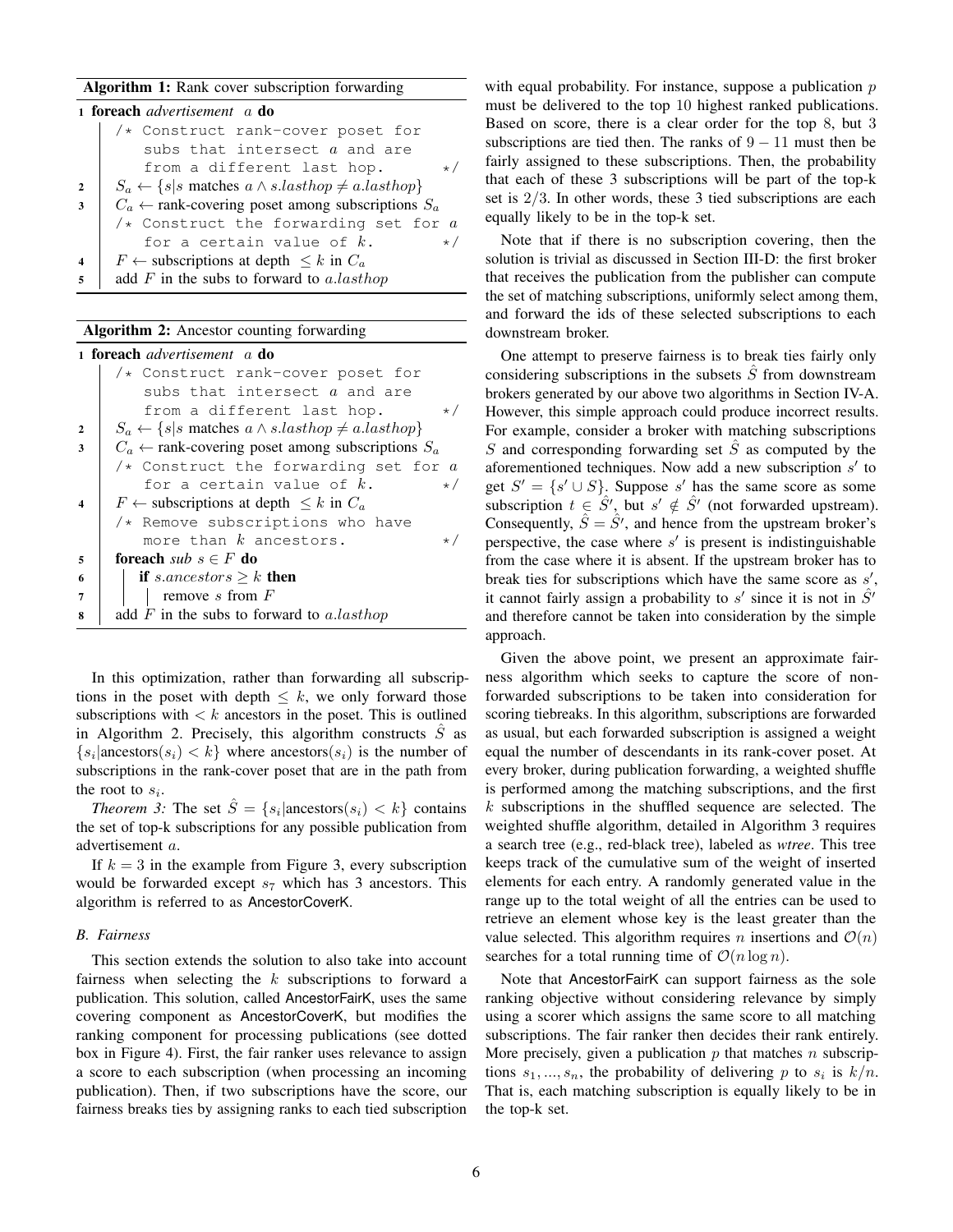# Algorithm 3: Weighted shuffle algorithm

```
Construct a cumulative weight search
      tree wtree: \star/1 sum \leftarrow 02 tail \leftarrow 03 foreach subscription s do
4 \mid sum \leftarrow sum + s.weight\mathfrak{s} | insert (sum, s) in wtree
6 tail \leftarrow sum/* Shuffle the elements with weighted
      probability: \star/7 slist \leftarrow \{\}8 repeat
9 x \leftarrow random(1, tail)10 e \leftarrow ceiling(x, writee)11 \vert slist \leftarrow slist \cup {e}
12 | replace e with a pointer to the range
      [tail - e.weight, tail] in wtree
13 \mid tail ← tail – e.weight
14 until |S| times
15 return slist
```
# V. EVALUATION

This section contains the results of experiments performed on our various algorithm implementations. We first describe scalability experiments which compare the covering performance of three implementations: (1) our baseline top-k solution with covering (RankCoverK), (2) an optimized version using ancestor counting (AncestorCoverK), and (3) our baseline covering algorithm without top-k (RegularCover). These experiments gauge the impact of using top-k over covering and provide grounds for a discussion on the sensitivity of our work with respect to various workload parameters.

We then perform an evaluation of our fair ranker using our optimized top-k solution (AncestorFairK), compared to AncestorCoverK using a fairness metric. The fairness baseline for this experiment is our top-k solution without covering (RegularK). Each subscription has a fair chance to be selected in RegularK since each broker has complete knowledge of all downstream matching subscriptions when covering is not employed (see Section III-D). Note that AncestorFairK performs equally to AncestorCoverK in terms of covering, and is thus omitted from the scalability experiments mentioned in the previous paragraph.

Finally, we measure the processing overhead of our various solutions using end-to-end publication latency to assess the impact of our top-k filtering and fairness selection algorithms on the publication match-and-forward process.

### *A. Setup*

The implementation is performed in Java using the PADRES pub/sub prototype<sup>1</sup>. Experiments are performed on the SciNet

testbed using the General Purpose Cluster  $(GPC)^2$ . Up to 60 distinct machines in a LAN are used, each equipped with Intel Xeon quad-core processors and 16GB RAM.

The publication dataset used is synthetic, with one publisher emitting 30 publications per minute. A single publisher allows us to better control the distribution of subscribers relative to the publisher which is important for fairness (see Section V-D). In addition, our measurements of the covering approaches are unaffected by the number of publishers.

The broker overlay topology consists of 10 core brokers connected in a chain. Each core broker is then connected to 5 edge brokers. For our scalability experiments, we connect 200 to 1000 subscribers to each edge broker. We employ between 10000 to 50000 subscribers, each with one subscription. This setup is modeled as a network of data centers connected through gateways (core brokers) and measures the impact of our algorithms on delivery paths with multiple broker hops. For our other experiments, we employ 5 core brokers, each with 5 edge brokers, where each edge broker is connected to 10-20 subscribers.

Subscriptions are randomly and uniformly generated to span between 30% and 60% of the publication space (subscription size). We argue that the large size of the subscriptions is appropriate for our motivating scenarios where users are receiving an overwhelming amount of data, hence, the need for additional top-k filtering. Furthermore, the narrow size range (30%-60%) creates conservative covering results with shallow and broad covering posets, since neither excessively large subscriptions exist to cover large spaces, nor are small subscriptions present that can easily be covered. We also conduct a sensitivity analysis where we vary the subscribe size range by varying the minimum (10%-60% to 50%-60%) or the maximum (30%-40% to 30%-60%).

The scalability experiments are conducted with two sets of k. First, advertisements are evaluated using low values of k between 1 and 10. These low values are used for microbenchmarking purposes. Second, advertisements are set with higher values of  $k$  ranging between 0.1% to 10% of the total number of subscriptions, which we refer to as the *selectivity*. For instance, in an experiment with  $50000$  subscriptions, a  $k$ set to 5000 has a selectivity of 10%. As top-k is useful for suppressing an overwhelming amount of data, increasing the  $k$  value beyond 10% would be semantically ineffective. The other experiments are conducted using  $k$  ranging between 0.2% to 2% of the total number of subscriptions.

For all solutions except AncestorFairK, we employ a coveringagnostic random ranking function: each subscription known by the broker for a publication is assigned a uniformly random rank. Since our experiments focus on fairness, this setup allows us to maximize the size of the pool of subscriptions which must be fairly selected from. In practice, our solutions are compatible with any ranking scheme.

The fair ranker used by AncestorFairK extends the random ranker by weighing subscriptions appropriately according to

<sup>1</sup>http://padres.msrg.toronto.edu/

<sup>2</sup>http://www.scinet.utoronto.ca/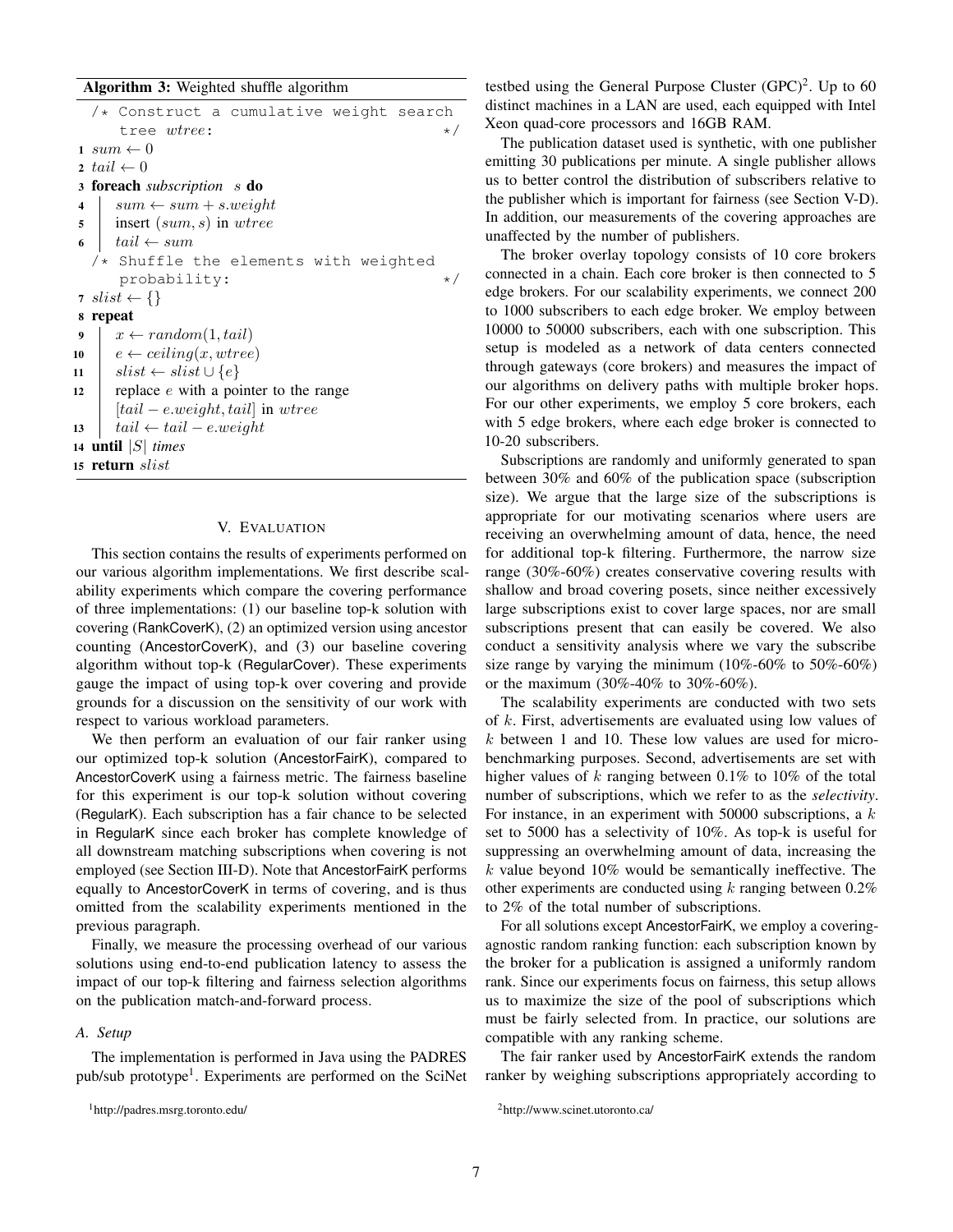the covered subscriptions (see Section IV-B). Furthermore, we asynchronously update the weights for the ranker by propagating the count of covered subscriptions through propagated subscriptions.

## *B. Metrics*

Percentage of forwarded subscriptions: Our main metric for measuring the effectiveness of our covering techniques is the reduction in the number of subscriptions sent upstream (i.e., subscription traffic towards publishers). In our evaluation, we measure the ratio between the number of subscriptions at the publisher edge broker and the total number of subscriptions sent by all subscribers. Since the publisher edge broker is the last hop for every subscription in the system (i.e., every subscription is forwarded to the publisher edge broker if covering is not employed), this number is an overall measure for covering in the system. The lower bound is provided by our baseline covering algorithm RegularCover which does not support top-k, while the upper bound is 100% for top-k without covering (RegularK). Our proposed solutions fall somewhere in between and allow us to assess the impact of top-k dissemination on covering. Covering performance is then defined as the percentage of subscriptions covered and thus not forwarded  $(100\% - forwarded\%).$ 

End-to-end latency: We measure the end-to-end latency from the time, in ms, elapsed between sending a publication at the publisher to the receipt of the same publication at a subscriber. This allows us to measure the aggregated processing overhead of our top-k algorithm being run at every broker hop encountered. In particular, this allows us to assess the impact of the weighted fair shuffle algorithm developed in this paper.

**Fairness:** We measure fairness empirically by comparing the number of publications each subscription receive for each implementation to the baseline top-k algorithm RegularK. We sum up the difference in number of publications received for all the subscriptions during the course of the experiment. This number indicates how much deviation the implementation has to the expected number of publications to be received from each subscription. Note that the subscriptions and publications are generated with the same seed for every experiment.

# *C. Covering performance*

Figures 5(a) and 5(b) show the covering performance of our various algorithms relative to the baseline RegularCover with low  $k$  values (1-10) and different amount of subscriptions (with size between 30%-60%). A lower number indicates that the covering algorithm has been more effective in reducing the number of subscriptions disseminated.

We first note that the baseline RegularCover propagates only 1.47% of 10000 subscriptions, and 0.69% for 50000 subscribers. Note that the baseline performance is unaffected by the value of  $k$ , since it does not support top-k. RegularCover demonstrates scalability through the improvement in subscription reduction with increasing subscription loads.

The graphs show that our rank-cover solution, RankCoverK, is sensitive to increasing values of  $k$ : the number of

subscriptions forwarded increases from 1.47% to 84.71% when  $k$  increases from 1 to 10 with 10000 subscriptions. The performance declines rapidly and is nullified (100% subscriptions forwarded) when  $k$  reaches 19. In the 50000 subscriptions case, the number of subscriptions forwarded by RankCoverK increases from 0.69% to 60.53% in the 1-10 range, which is an 28.5% improvement over the 10000 subs case. This indicates that the solution scales with the number of subscriptions in the low  $k$  range. However, when  $k$  is set to 27, the covering performance is still reduced to 0% of subscriptions covered. This indicates that RankCoverK can only operate at very low  $k$  values; there is a fixed limit for  $k$  which does not scale with the number of subscribers. This limitation limits the applicability of RankCoverK, as queries typically select a  $k$  as a function of the number of subscriptions (i.e., % selectivity). As described in Section V-A, we selected subscriptions such that the covering posets are shallow and broad. Therefore, traversing a few levels deep is enough to encounter a large number of subscriptions, which explains the significant impact of k on the covering performance.

Our optimized solution, AncestorCoverK, eliminates this limitation by demonstrating covering performance across a wide range of  $k$ . In the low range of 1-10, the covering performance stays stable at under 6.03% for 10000 subscriptions and under 2.5% for 50000 subscriptions. AncestorCoverK exhibits the same performance benefits as RankCoverK with respect to the number of subscriptions, while removing the dependency on low values of k. This optimization is well-suited for our workload, since it contains many subscriptions residing at a shallow depth, but covered by multiple parents.

In Figure 5(c), we further test the scalability of Ancestor-CoverK with regards to k with values between 0.1% to 10%. For example, the experiment with 50000 subscriptions used a  $k$  between 50 to 5000. The results show that the covering performance decreases from over 94.24% to 33.3% when in that  $k$  range. This indicates that our optimized solution is still sensitive to higher values of  $k$ , albeit to a far lesser degree than RankCoverK. The performance is also stable with regards to increased number of subscriptions, with differences of less than 0.4% across different runs.

In Figure  $5(d)$ , we vary the subscription size from a larger range (10%-60%) to a smaller range (30%-40% or 50%-60%) using AncestorCoverK at 10000 subscriptions. We first note that the subscription size also affects the baseline RegularCover: the performance varies between 1.22% for the largest range used (10%-60%) to 3.08% for the narrowest range used (30%- 40%). When the subscriptions are similarly sized, the covering optimization decreases since it requires large subscriptions to be able to cover smaller ones. For AncestorCoverK, the same pattern can be observed. For instance, 40.33% of subscriptions are forwarded for the range 10%-60% at 5% selectivity, compared to 82.05% for 30%-40% at 5% selectivity. Also note that while 30%-40% and 50%-60% both exhibit a range of 10%, 50%-60% performs better (69.59% at 5% selectivity). This is because having larger subscriptions in general increases the chance of covering occurring, since subscriptions are more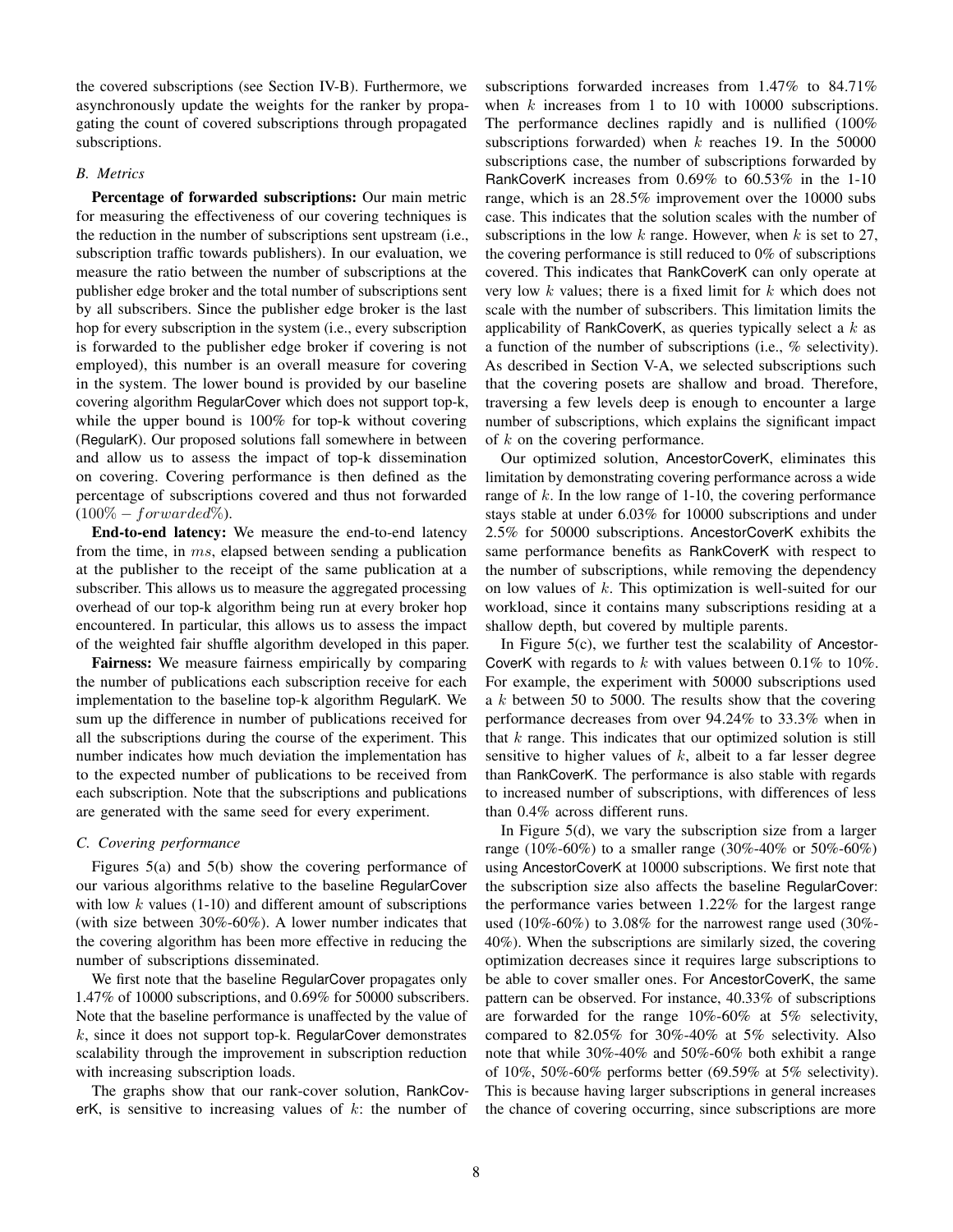

Fig. 5. Percentage of forwarded subscriptions (varying  $k$  and subscription size)

likely to overlap. We note there is 2.52 times increase in number of subscriptions forwarded for RegularCover from 10%-60% to 30%-40%, whereas there is only a 2.03 times increase for AncestorCoverK. We can therefore conclude that AncestorCoverK is not more sensitive to subscription size than the baseline RegularCover which does not support top-k.

**Summary:** Both solutions are sensitive to varying degrees to the value of the parameter  $k$ . In particular, RankCoverK is bounded by a  $k$  of 27, after which no covering is obtained regardless of the number of subscriptions. This is due to the broad and shallow nature of the covering tree, where most subscriptions can be found by traversing at a low  $k$  depth. On the other hand, AncestorCoverK retains 81% of the covering benefits of RegularCover at a  $k$  set to 1% selectivity, which is 5000 for 50000 subscribers. This range of  $k$  is practical for a variety of studied workloads, which typically have 1-2% selectivity [31]. Furthermore, both solutions are scalable to the number of subscriptions, as the covering performance stays stable in that regards. Finally, AncestorCoverK is at least as sensitive than the baseline RegularCover when varying the range of subscription sizes.

#### *D. Fairness evaluation*

Figure 6(a) evaluates the fairness of our optimized solution AncestorCoverK to AncestorFairK, which is the same optimized solution equipped with our fair ranker. A lower value of fairness is better, as it indicates that the solution sends a number of publications to each subscription closer to the expected value established by RegularK. We note that our fair ranker outperforms the random ranker at all values of  $k$  tested by an average of 224%. AncestorFairK also becomes increasingly fair as the value of  $k$  increases. This is due to the increase in notification volume which comes with larger values of  $k$ . With more subscriptions being selected, the ability of the fair ranker to do a weighted shuffle of those subscriptions is better leveraged. Furthermore, increasing the k value triggers more subscriptions to be sent upstream. Since the metadata used by the fair ranker is propagated via subscriptions, this increased frequency in subscription propagation increases the accuracy of the metadata. On the other hand, AncestorCoverK decreases in fairness as more brokers are encountered as the random ranker used further impacts the fairness of the solution. We also note that the fairness of AncestorCoverK improves by 20.18%

between  $k = 0.4\%(1)$  to  $k = 0.8\%(2)$ . As k increases, the number of subscriptions which are uncovered also rises. This larger number of subscriptions found at the publisher edge broker benefits the random ranker which now has a more accurate representation of the subscriptions in the system, but this benefit is not enough to offset the inaccuracy of larger selections with higher values of  $k$ .

In light of these observations, we conclude that AncestorFairK outperforms AncestorCoverK significantly and does not suffer from issues that arise when the  $k$  value is at the extreme ends of the intended range for k.

Figure 6(b) shows the sensitivity of fairness for subscriptions at varying distance from the publisher. Distance is measured as the number of core broker hops between the publisher and the subscriber. The figure shows the average fairness of subscriptions across the different values of  $k$ , since the same pattern is observed regardless of the k used. We observe that for both solutions, fairness improves when it reaches 3 broker hops, and then decreases when the number of hops increases beyond. This can be explained due to the nature of the inaccuracies. The subscriptions closer are more numerous at the publisher edge broker: because they are propagated through fewer brokers to reach the publisher, there are fewer opportunities for them to be covered. On the other hand, subscriptions farther away are less likely to reach the publisher, since there are more opportunities for them to be covered by other subscriptions at intermediary brokers. As a result, subscriptions closer are overvalued and receive more publications, while subscriptions further away are undervalued and receive fewer publications. In both cases, the fairness metric increases as these subscriptions deviate from the expected outcome. AncestorFairK is subject to this trend to a lesser degree, but for a different reason. The fairness ranker relies on the meta-information which is propagated through subscriptions. In the workload used, staleness in the meta-information tends to underestimate the number of subscriptions. Because these inaccuracies accumulate over multiple hops, subscribers which are closer to the publisher tend to be overvalued, while ones farther away are undervalued. Therefore, we observe the discrepancy in fairness for the closest subscriptions because they receive more publications than expected, while the subscriptions further away loses fairness as they receive fewer publications than expected.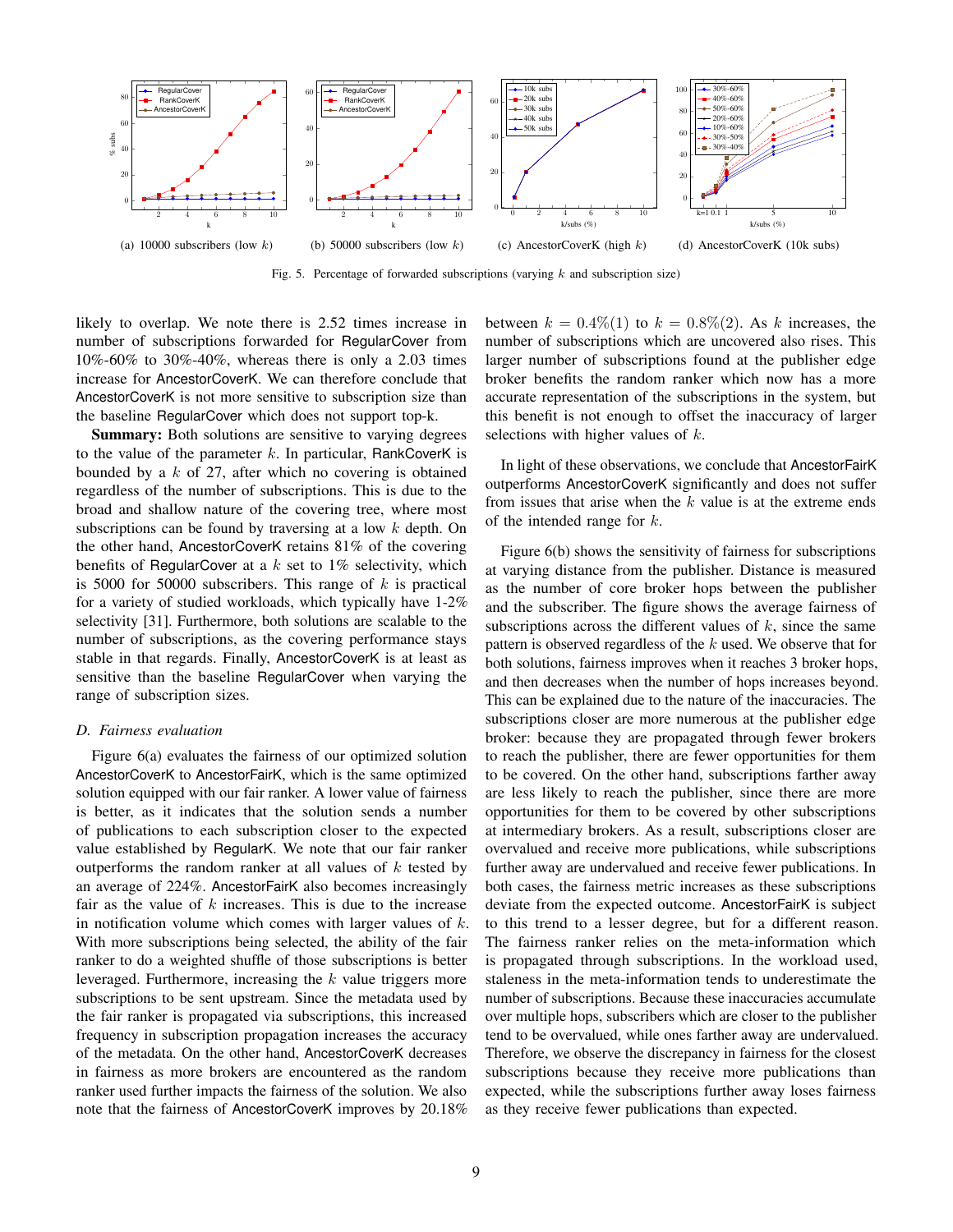

Fig. 6. Fairness evaluation (250 subscribers)



Fig. 7. End-to-end latency

Summary: AncestorFairK, which uses our fair ranker, outperforms AncestorCoverK, which selects randomly from known subscriptions, by an average of  $224\%$  in the target range for k and becomes increasingly better as the value of k increases. Both solutions tend to send publications to closer subscriptions more frequently, while subscriptions further away are less likely to be selected. AncestorFairK is less sensitive in that regard. Additionally, the diameter of pub/sub overlays can be controlled to lessen this effect [32].

#### *E. Processing overhead*

Figures 7(a) and 7(b) show the end-to-end latency of publication delivery for 250 and 500 subscriptions, respectively. We first note that RegularK is outperformed by AncestorCoverK in lower values of  $k$ . This indicates that the processing overhead for top-k is affected by the number of subscriptions stored at a broker. As the value of  $k$  grows larger, the covering effectiveness (as explained in Section V-C) decreases which affects the top-k overhead. Using values extracted from the RegularCover and AncestorCoverK results, we evaluate the overhead of top-k processing at a broker to be 3% of the total latency, if the same number of subscriptions is stored at each broker. The most significant part of the top-k processing overhead is therefore due to the drop in covering performance, which increases the number of subscriptions residing at each broker, which in turn affects the matching and processing times.

The overhead of the fair sorter has a significant impact on latency in higher values of  $k$  tested. The overhead follows a superlinear growth with the number of subscriptions, as observed in Figures 8(a) and 8(b). This is in line with the  $\mathcal{O}(n \log n)$ running time of our weighted shuffle implementation which



Fig. 8. Latency sensitivity

is invoked at each broker when processing a publication. This result suggests that adaptive solutions which can either limit the number of subscriptions to be shuffled or can avoid the shuffle selection at certain brokers will improve publication latency. It also underlines the importance of our optimization for the weighted shuffle procedure. Nevertheless, the experiments indicate that for values of  $k$  less than 1% of the total number of subscriptions, it is possible to maintain fairness and still perform better than a top-k implementation with no covering.

Summary: Top-k covering is shown to improve end-to-end latency by an average of  $25\%$  in the range of k tested, with the benefit lessening as the covering effectiveness decreases. The fair ranker has a significant impact on the processing overhead at a broker and is sensitive to the number of subscriptions processed. This underscores the importance of optimizing the weighted shuffle procedure, which is performed at every broker while processing publications. In general, in order to support top-k filtering and subscription covering, one should decide between AncestorCoverK or AncestorFairK, based on the tradeoff between fairness and processing overhead.

# VI. CONCLUSIONS

Many applications found in domains such as targeted marketing, software maintenance, and job scheduling require a communication middleware that supports selective filtering of data. To this end, this paper extends publish/subscribe subscription filtering with extended top-k semantics that supports general ranking objectives, such as relevance and fairness. In particular, we introduce RankCoverK, a novel rankcover algorithm to construct an efficient covering partially ordered set (poset) which supports top-k relevance scoring. We further develop AncestorCoverK, an ancestor counting optimization to effectively prune and reduce the cover size, and extend our solution to consider fairness with AncestorFairK. We conclude our work with an extensive sensitivity analysis of our algorithms incorporated in PADRES, an open-source distributed publish/subscribe system, that illustrate the importance of our proposed techniques with respect to subscription traffic reduction, end-to-end latency, and fairness. AncestorCoverK is scalable and retains over 81% of the covering benefit when using a  $k$  set at 1% selectivity. AncestorFairK, which is AncestorCoverK equipped with our fair ranker, provides increased fairness in exchange for higher processing overhead.